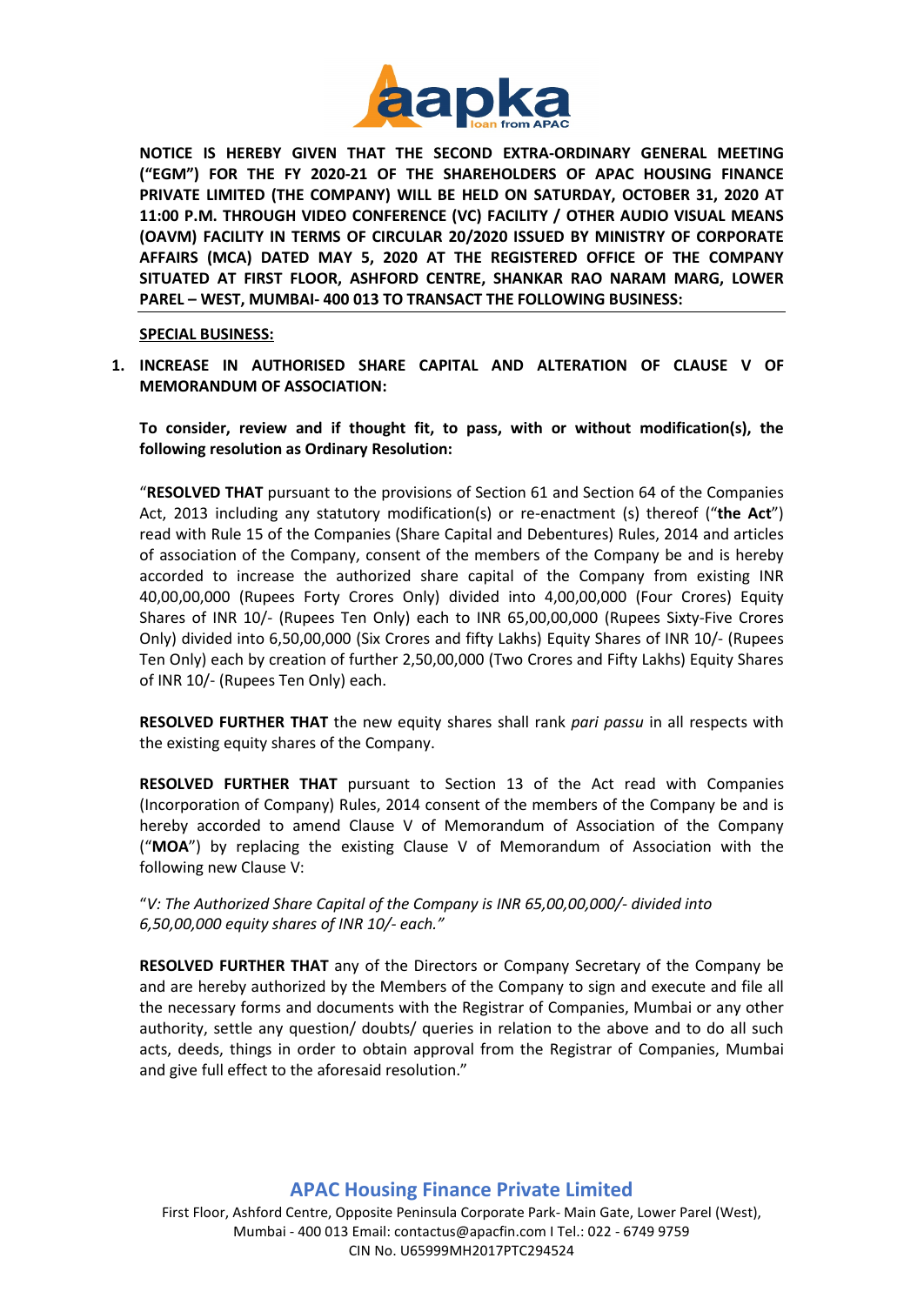

#### **By Order of the Board:**

### **For APAC Housing Finance Private Limited**

ANAND VISHWANATH ASAWA

Digitally signed by ANAND VISHWANATH ASAWA Date: 2020.10.29 09:08:40 +05'30'

**Anand Asawa Company Secretary Membership No.: ACS 23299 Date: October 29, 2020 Place: Mumbai**

### **Registered Office Address:**

First Floor, Ashford Centre, Shankarrao Naram Marg, Lower Parel – West, Mumbai - 400013

# **APAC Housing Finance Private Limited**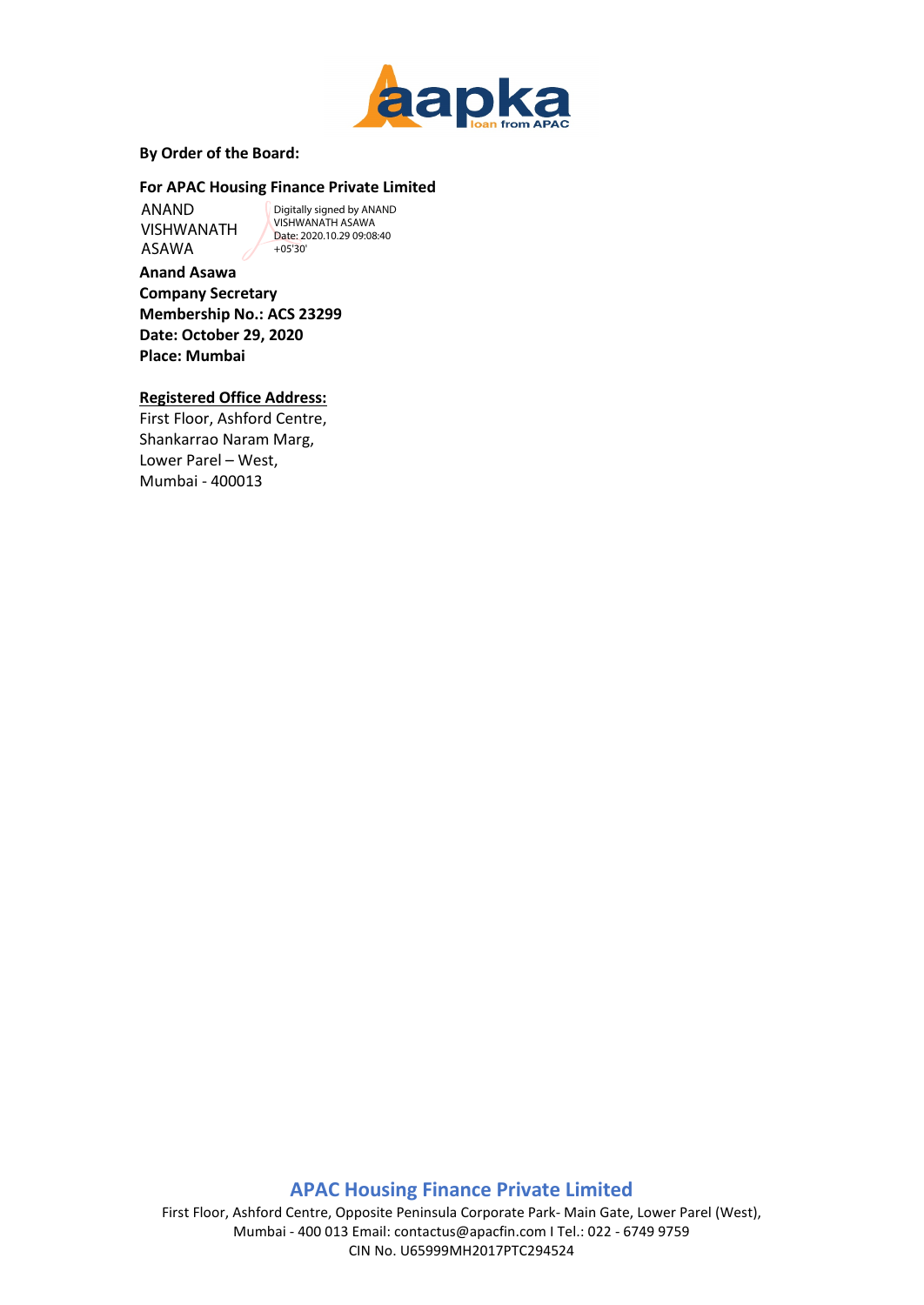

### **NOTES:**

- 1. In view of the massive outbreak of the COVID-19 pandemic, social distancing is to be a pre-requisite and pursuant to the General Circular No. 20/2020 dated May 05, 2020, issued by the Ministry of Corporate Affairs, physical attendance of the Members to the EGM venue is not required. Hence, Members have to attend and participate in the ensuing EGM though VC/OAVM.
- 2. Pursuant to the provisions of the Act, a Member entitled to attend and vote at the EGM is entitled to appoint a proxy to attend and vote on his/her behalf and the proxy need not be a Member of the Company. Since this EGM is being held pursuant to the MCA Circulars through VC / OAVM, physical attendance of Members has been dispensed with. Accordingly, the facility for appointment of proxies by the Members will not be available for the EGM and hence the Proxy Form and Attendance Slip are not annexed to this Notice. However, the Body Corporates are entitled to appoint authorised representatives to attend the EGM through VC/OAVM and participate thereat and cast their votes at the EGM.
- 3. The Members can join the EGM in the VC/OAVM mode 15 minutes before and after the scheduled time of the commencement of the Meeting by following the procedure mentioned in the Notice.
- 4. The attendance of the Members attending the EGM through VC/OAVM will be counted for the purpose of reckoning the quorum under Section 103 of the Companies Act, 2013.
- 5. The Members will be allowed to pose questions during the course of the Meeting. The queries can also be given in advance at [anand.asawa@apacfin.com.](mailto:anand.asawa@apacfin.com)
- 6. Explanatory Statement pursuant to Section 102(1) of the Companies Act, 2013, setting out material facts in respect of the item no. 1 is annexed hereto.
- 7. EGM has been convened through VC/OAVM in compliance with the applicable provisions of the Companies Act, 2013 read with MCA Circular No. 20/2020 dated May 05, 2020.
- 8. All documents referred to in the Notice will be open for inspection through electronic mode during the continuance of EGM.
- 9. EGM will be conducted on shorter notice; therefore, members are requested to please share the shorter consent notice a[t anand.asawa@apacfin.com.](mailto:anand.asawa@apacfin.com)
- 10. Since the EGM will be held through VC / OAVM, the Route Map is not annexed in this Notice. The scheduled venue of the meeting as set forth in the notice convening the meeting, shall be deemed to be the place of the said meeting and all recordings of the proceedings at the meeting shall be deemed to be made at such place.

## **APAC Housing Finance Private Limited**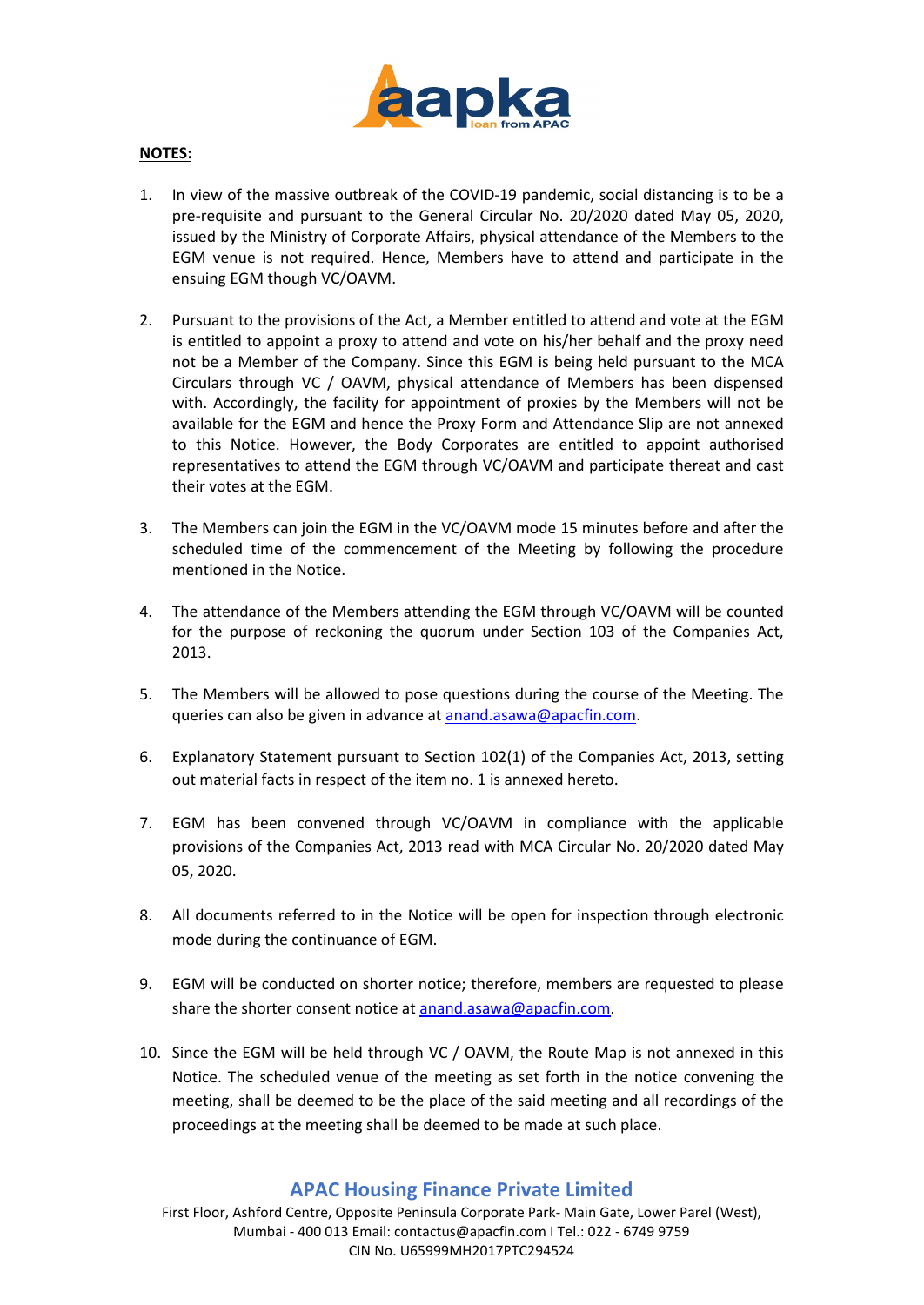

## **INSTRUCTIONS FOR MEMBERS FOR ATTENDING THE EGM THROUGH VC/OAVM ARE AS UNDER:**

- 1. An Invitation to join the EGM will be sent to the Members on their registered email IDs latest by October 30, 2020.
- 2. Members may attend the EGM, by following the invitation link sent to their registered email ID. Members will be able to locate Meeting ID/ Password/ and JOIN MEETING tab. By Clicking on JOIN MEETING, they will be redirected to Meeting Room via browser or by running Temporary Application. In order to join the Meeting, follow the step and provide the required details (mentioned above – Meeting Id/Password/Email Address) and Join the Meeting. Members are encouraged to join the Meeting through Laptops for better experience.
- 3. In case of Android/IPhone connection, Participants will be required to download and Install the appropriate application as given in the mail to them. Application may be downloaded from Google Play Store/ App Store.
- 4. Further Members will be required to allow Camera and use Internet audio settings as and when asked while setting up the meeting on Mobile App.
- 5. Please note that Participants Connecting from Mobile Devices or Tablets or through Laptop connecting via Mobile Hotspot may experience Audio/Video loss due to Fluctuation in their respective network. It is therefore recommended to use Stable Wi-Fi or LAN Connection to mitigate any kind of aforesaid glitches.
- 6. The helpline number for joining the Meeting through Electronic Mode will be provided in the Meeting Invitation which will be sent to the eligible applicants.

## **APAC Housing Finance Private Limited**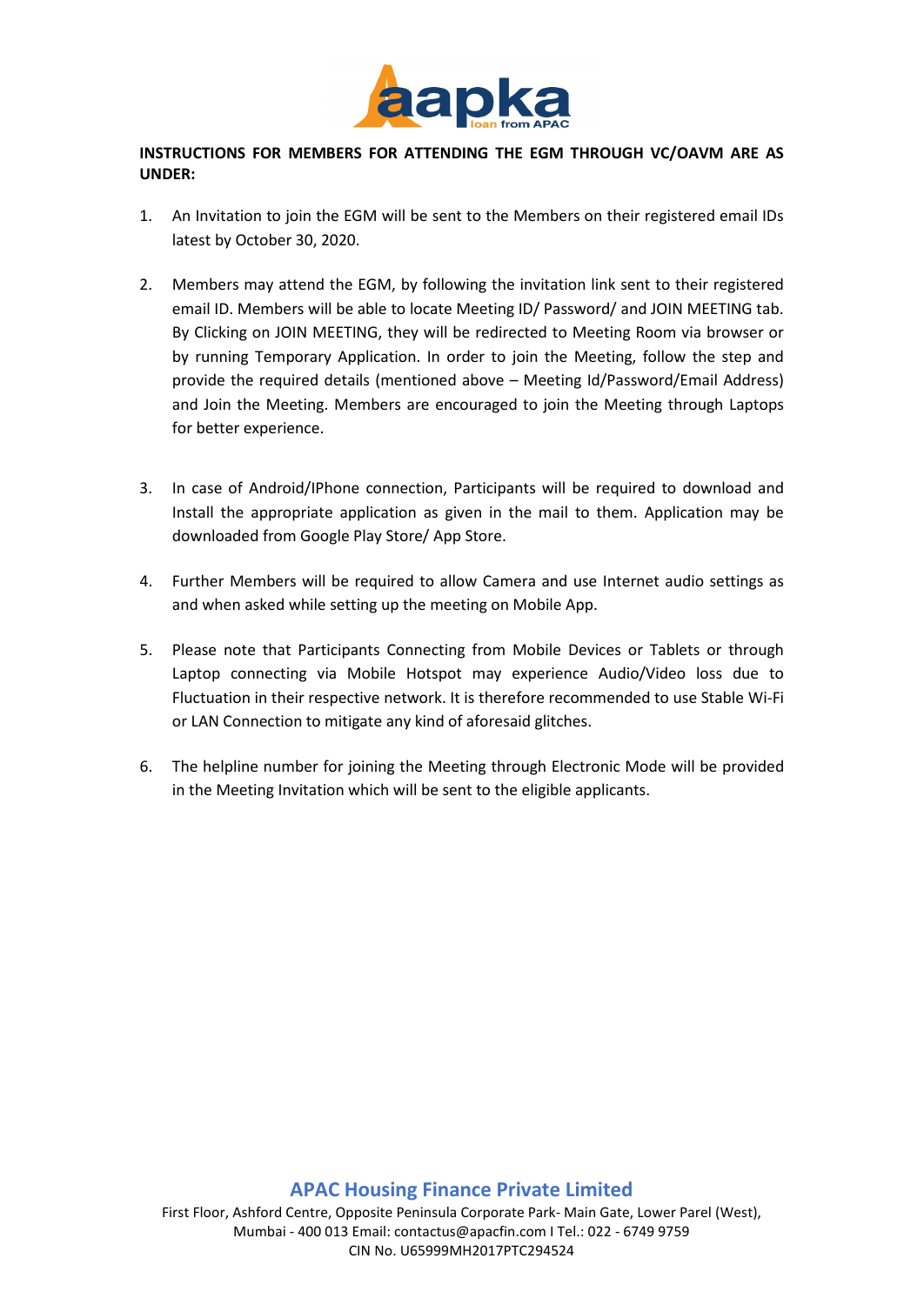

### **EXPLANATORY STATEMENT PURSUANT TO SECTION 102 (2) OF THE COMPANIES ACT, 2013 (The 'ACT')**

### **INCREASE IN AUTHORISED SHARE CAPITAL AND ALTERATION OF CLAUSE V OF MEMORANDUM OF ASSOCIATION:**

The present authorized Share Capital of the Company is INR 40,00,00,000/- (Rupees Forty Crores only) divided into 4,00,00,000 (Forty Crores) equity shares of INR 10/- (Rupees Ten Only) each.

To meet the business requirements of the Company, the Company needs to increase the authorised share capital. To accommodate the increased paid up capital; the authorized share capital of the Company needs to be increased. The requisite clause V of the Memorandum of Association is required to be amended.

In view of the above, it is proposed to increase the authorised share capital from the existing INR 40,00,00,000 (Rupees Forty Crores Only) divided into 4,00,00,000 (Four Crores) Equity Shares of INR 10/- (Rupees Ten Only) each to INR 65,00,00,000 (Rupees Sixty-Five Crores Only) divided into 6,50,00,000 (Six Crores and fifty Lakhs) Equity Shares of INR 10/- (Rupees Ten Only) each by creation of further 2,50,00,000 (Two Crores and Fifty Lakhs) Equity Shares of INR 10/- (Rupees Ten Only) each.

Each equity shares shall rank pari-passu with the existing shares of the Company.

In order to reflect the increase in Authorized Share Capital and Pursuant to Sections of the Companies Act, 2013, clause V of Memorandum of Association ("MOA") is required to be amended.

Further, as per relevant provisions of the Companies Act, 2013, the increase in Authorized Share Capital and Alteration to clause V of MOA requires approval of the shareholders of the Company.

The Board recommends the resolution as set out in the Notice for the approval of the members of the Company as **Ordinary Resolution**.

None of the Directors or their relatives, except to the extent of their shareholding, are in any way concerned or interested in the proposed resolution as set out in the Notice.

### **By Order of the Board:**

## **For APAC Housing Finance Private Limited**

ANAND VISHWANATH ASAWA

Digitally signed by ANAND VISHWANATH ASAWA Date: 2020.10.29 09:09:17 +05'30'

**Anand Asawa Company Secretary Membership No.: ACS 23299 Date: October 29, 2020 Place: Mumbai**

## **APAC Housing Finance Private Limited**